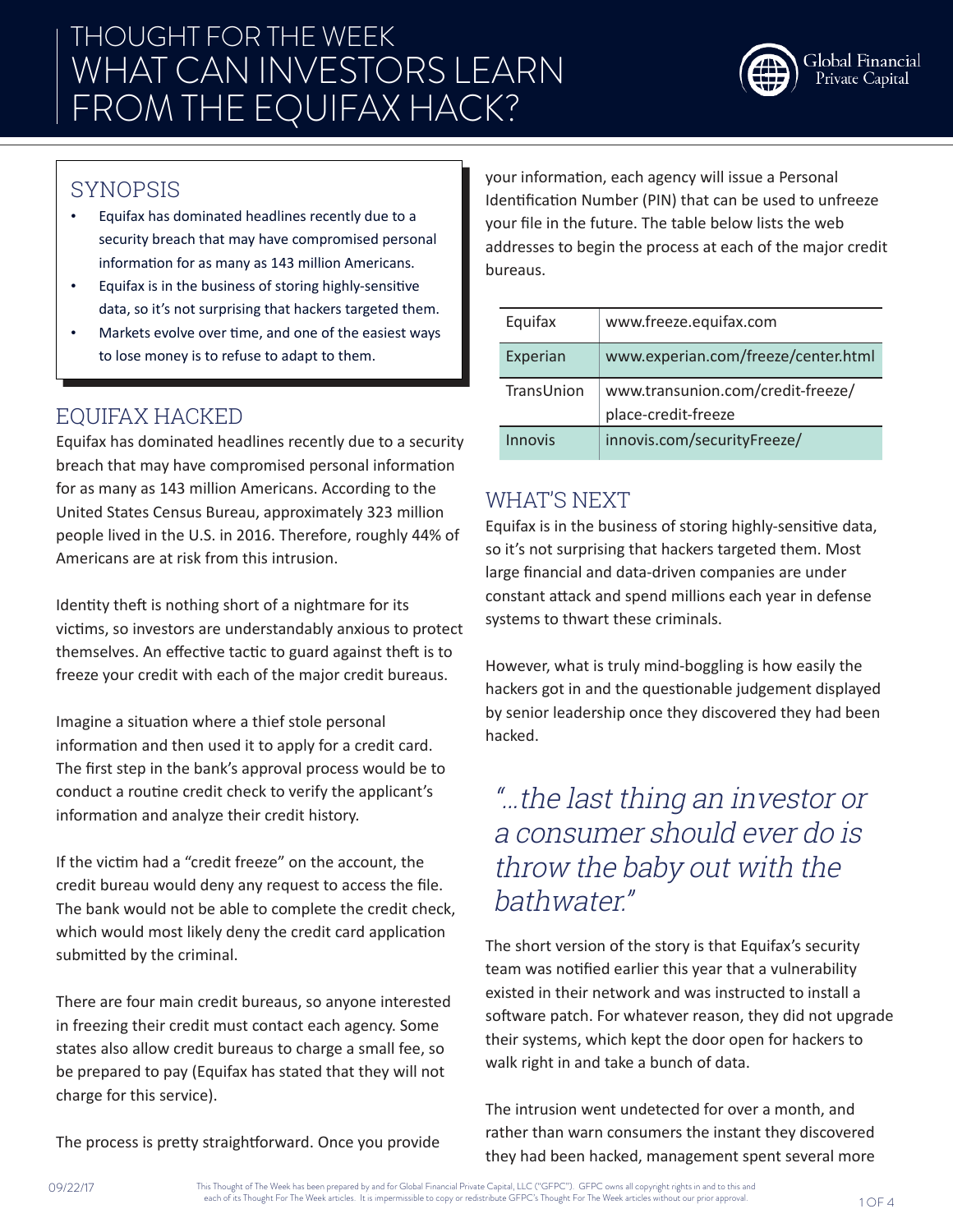# THOUGHT FOR THE WEEK WHAT CAN INVESTORS LEARN FROM THE EQUIFAX HACK?



weeks conducting an internal investigation to estimate the extent of the damage (giving the criminals even more time to do bad things with the stolen data).

Making matters worse, three Equifax senior executives, including the Chief Financial Officer, sold shares worth almost \$1.8 million in the days after the company discovered the breach but before they disclosed it to the public<sup>1</sup>.

The chart below shows the reaction of company's stock to the news, and the stock sale begs the question of whether these executives were aware of the intrusion when they submitted their trade requests.

if the firm will survive this debacle, but it's safe to say that heads will roll. The Chief Security Officer, who interestingly earned both a bachelor's degree and master of fine arts in music composition but has no mention of technology or security on her LinkedIn profile<sup>2</sup>, has "retired."

The Chief Information Officer has also chosen to leave the firm. I would not be surprised to see the Chief Executive Officer ousted in the coming months. The board of directors will likely want to clean house as a first step to rebuilding confidence in their customer base.

Where I am more certain is in the future for the credit bureaus because the media attention and consumer





The timing of these transactions will most certainly be investigated, and even if the authorities determine that this was nothing more than a coincidence, the court of public opinion will likely return a different verdict.

With respect to the future for Equifax, it's too early to tell

outrage will demand a swift response from politicians. These firms should expect to see a material increase in government oversight and regulation in everything from how they store data to education and experience requirements for key personnel. Simply put, their cost of doing business will most likely rise.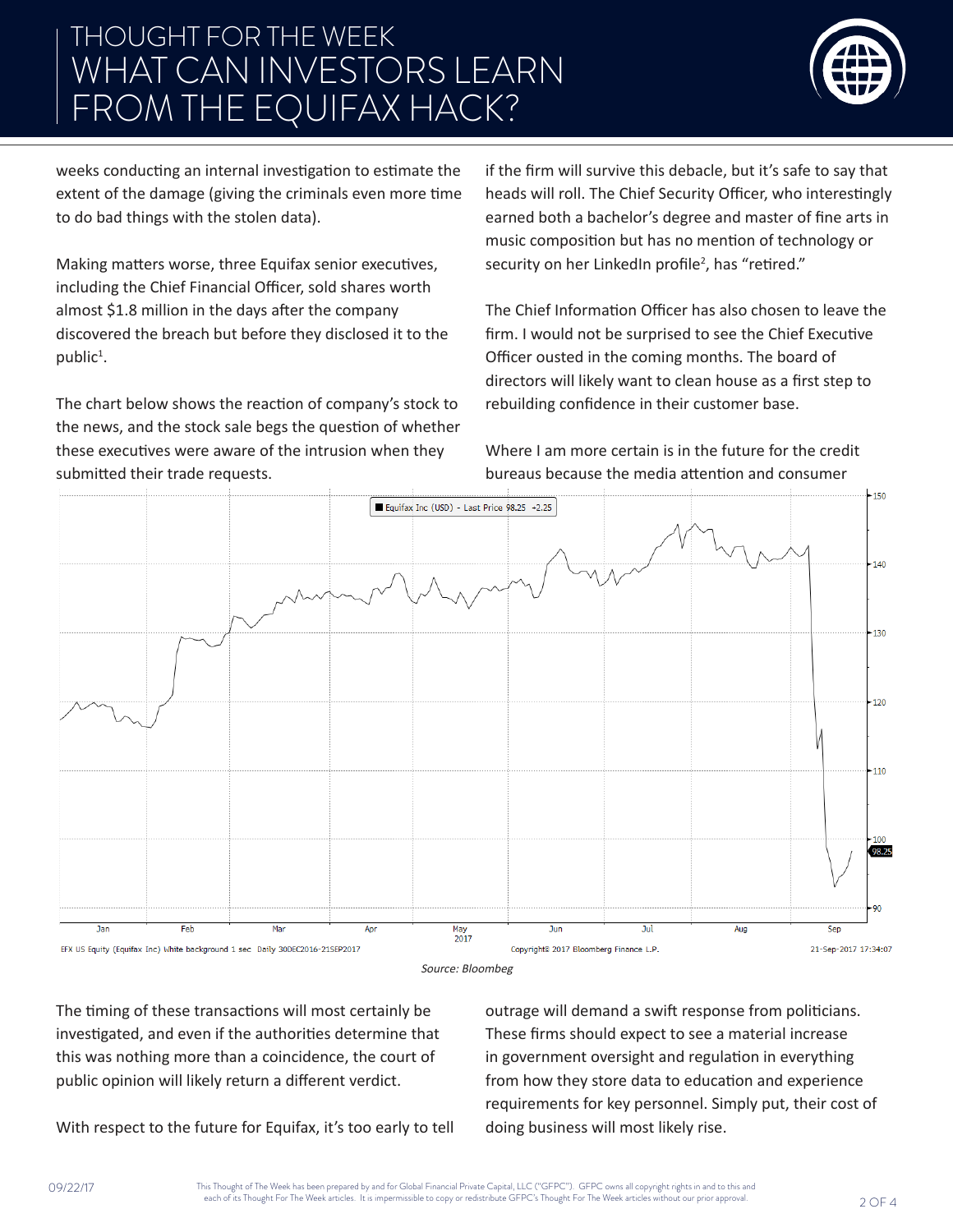# THOUGHT FOR THE WEEK WHAT CAN INVESTORS LEARN FROM THE EQUIFAX HACK?



#### IMPLICATIONS FOR INVESTORS

Rewind the clock not that long ago and cyber-attacks rarely made headlines because their impact was limited. However, as the digital age continues to evolve, these risks are becoming more complex with the ability to cause even greater damage.

Hackers today are well-educated and well-funded (many are sponsored by governments with very deep pockets), and the need to fight them will drive further innovation in cybersecurity. Corporate boardrooms can no longer ignore these threats as accountability continues to fall more on their shoulders.

These risks will also require a change in consumer behavior, and it's important to move forward rather than backward to shield ourselves from the risks associated with technological progress.

For example, a natural reaction to the fear of identity theft is to withdraw all assets from the banking system and stuff the cash under a mattress. This strategy would certainly prevent a hacker from stealing a nest egg, but in reality, it is moving backward.

Storing physical cash would do little more than swap the risk of virtual theft with substantially larger risks like physical theft and damage. Cash in the banking system is protected within a highly-regulated industry and usually insured up to \$250,000.

Stuffing cash under a mattress puts the onus of protection on the individual rather than the banking system. Said another way, where there is recourse for those who have been hacked, there is not much one can do if their cash is stolen in a burglary or incinerates in a fire.

The same lessons can be applied to investing. Financial markets also evolve over time, and new risks develop alongside this progression. Investors can lose money when they refuse to recognize these risks or address them by taking steps backward rather than forward.

A current example is the two options facing investors when responding to rising interest rates.

The first is to sell all bonds and go to cash. However, much like emptying a bank account and stuffing bills under a mattress, this is taking a step backward by swapping one risk for a far more dangerous one.

Bonds aim to provide diversification<sup>3</sup> in addition to steady income, and they are an important component to most asset allocations. Furthermore, the return on cash investments will most likely fail to exceed inflation for years to come, so all this option does is ensure that an investor loses money "safely."

The second is to change how an investor is positioned in the bond market. Use a new playbook that is specifically designed for rising interest rates by fishing in different ponds and searching for opportunity that flies under the radar of other investors.

This option will likely to be the road less traveled for two reasons. First, it's human nature to fear what we do not understand, and second, it will require more work and/ or the assistance from highly-skilled navigators. But this is the option investors should consider because it focuses on where markets are going rather than where they have been.

In the end, it all comes down to recognizing that technological progress will continue whether we like it or not. New risks will spawn from this advancement, but that is the byproduct of innovation. The good news is that despite the risks, society tends to benefit far more than hurt from these productivity gains.

The same applies to financial markets. Just because new risks develop over time does not imply that the world is going to end. It is simply a byproduct of this evolution and evidence that achieving financial goals will most likely require moving an investment strategy forward.